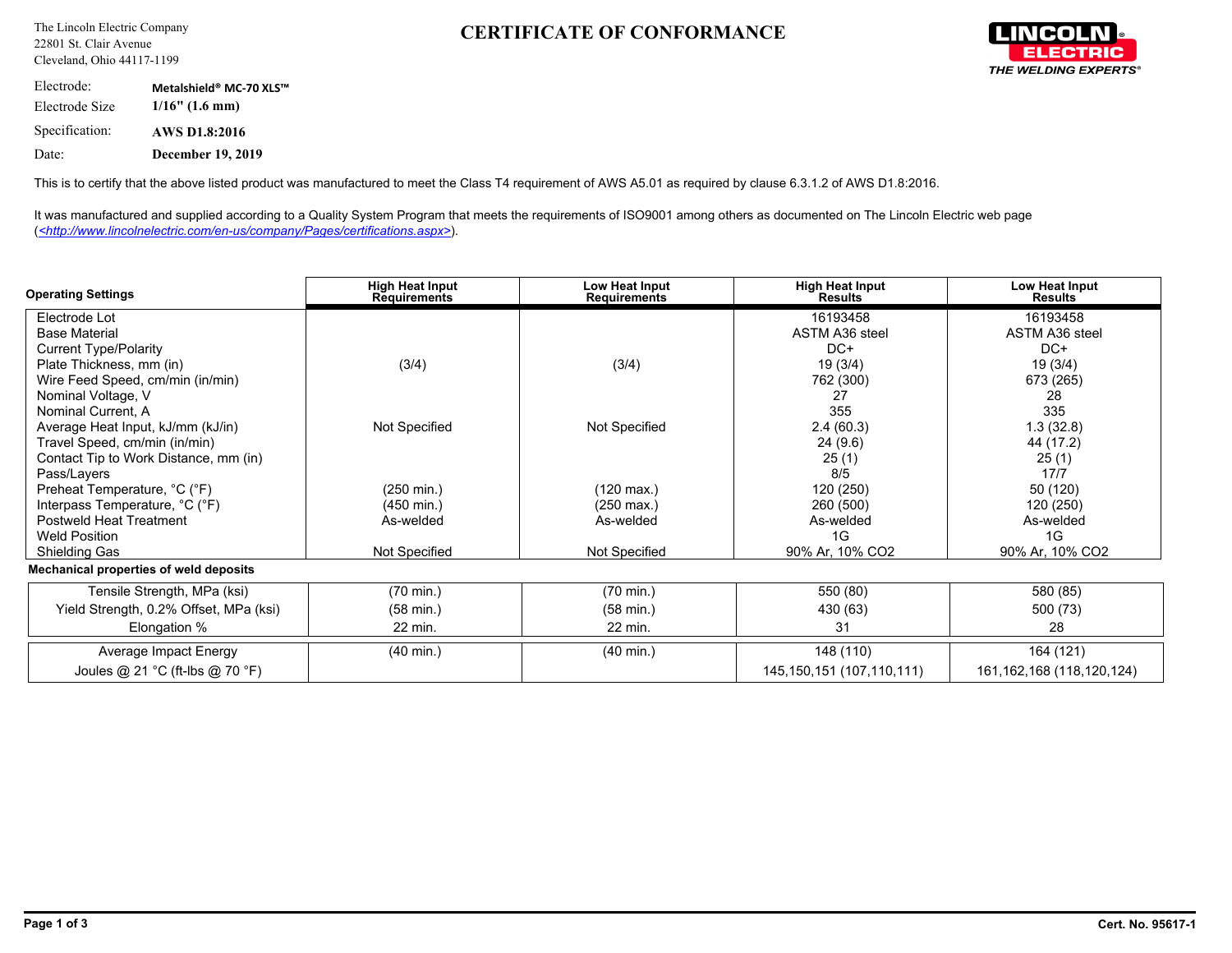## **CERTIFICATE OF CONFORMANCE**



| Electrode:     | Metalshield® MC-70 XLS™     |
|----------------|-----------------------------|
| Electrode Size | $1/16$ " $(1.6 \text{ mm})$ |
| Specification: | <b>AWS D1.8:2016</b>        |
| Date:          | <b>December 19, 2019</b>    |

| <b>Operating Settings</b>              | <b>High Heat Input</b><br><b>Requirements</b> | Low Heat Input<br><b>Requirements</b> | <b>High Heat Input</b><br><b>Results</b> | Low Heat Input<br><b>Results</b> |
|----------------------------------------|-----------------------------------------------|---------------------------------------|------------------------------------------|----------------------------------|
| Electrode Lot                          |                                               |                                       | 16258193                                 | 16258193                         |
| <b>Base Material</b>                   |                                               |                                       | <b>ASTM A36 steel</b>                    | <b>ASTM A36 steel</b>            |
| <b>Current Type/Polarity</b>           |                                               |                                       | $DC+$                                    | $DC+$                            |
| Plate Thickness, mm (in)               | (3/4)                                         | (3/4)                                 | 19 (3/4)                                 | 19 (3/4)                         |
| Wire Feed Speed, cm/min (in/min)       |                                               |                                       | 762 (300)                                | 673 (265)                        |
| Nominal Voltage, V                     |                                               |                                       | 27                                       | 28                               |
| Nominal Current, A                     |                                               |                                       | 350                                      | 310                              |
| Average Heat Input, kJ/mm (kJ/in)      | Not Specified                                 | Not Specified                         | 2.4(61.9)                                | 1.3(32.8)                        |
| Travel Speed, cm/min (in/min)          |                                               |                                       | 23(9.2)                                  | 40 (15.9)                        |
| Contact Tip to Work Distance, mm (in)  |                                               |                                       | 25(1)                                    | 25(1)                            |
| Pass/Layers                            |                                               |                                       | 8/5                                      | 14/6                             |
| Preheat Temperature, °C (°F)           | $(250 \text{ min.})$                          | $(120 \text{ max.})$                  | 120 (250)                                | 50 (120)                         |
| Interpass Temperature, °C (°F)         | $(450 \text{ min.})$                          | $(250 \text{ max.})$                  | 260 (500)                                | 120 (250)                        |
| <b>Postweld Heat Treatment</b>         | As-welded                                     | As-welded                             | As-welded                                | As-welded                        |
| <b>Weld Position</b>                   |                                               |                                       | 1G                                       | 1G                               |
| <b>Shielding Gas</b>                   | Not Specified                                 | Not Specified                         | 90% Ar, 10% CO2                          | 90% Ar, 10% CO2                  |
| Mechanical properties of weld deposits |                                               |                                       |                                          |                                  |
| Tensile Strength, MPa (ksi)            | $(70 \text{ min.})$                           | $(70 \text{ min.})$                   | 590 (86)                                 | 650 (94)                         |
| Yield Strength, 0.2% Offset, MPa (ksi) | $(58 \text{ min.})$                           | $(58 \text{ min.})$                   | 460 (67)                                 | 560 (81)                         |
| Elongation %                           | 22 min.                                       | 22 min.                               | 28                                       | 25                               |
| Average Impact Energy                  | $(40 \text{ min.})$                           | $(40 \text{ min.})$                   | 94 (69)                                  | 115 (85)                         |
| Joules @ 21 °C (ft-lbs @ 70 °F)        |                                               |                                       | 91,94,97 (67,69,71)                      | 112,113,119 (83,84,87)           |